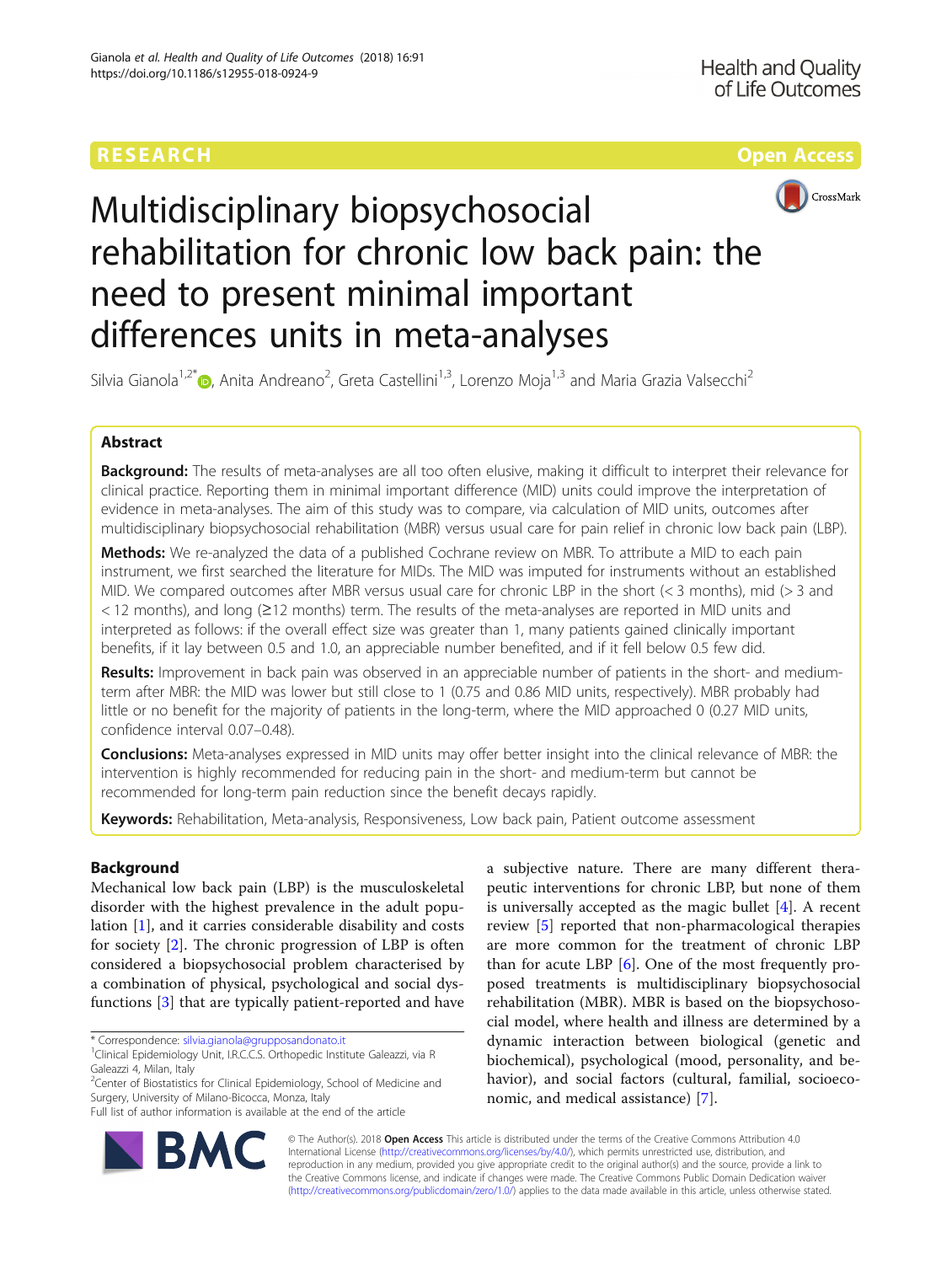Neuroimaging studies have shown that brain regions activated by nociceptive stimuli can also be affected by emotional and behavioral states [\[8](#page-7-0)]. Chronic LBP involves central sensitization, a neuropathic pain component, and may induce maladaptive coping strategies and depression [[9\]](#page-7-0) in which the effect of the pain becomes more complex, being both a health and a social problem that requires comprehensive care through a multidisciplinary health care team [\[5](#page-6-0)]. In this context, the objective of MBR is to improve physical function and modify beliefs and attitudes by addressing psychological issues or targeting social and work-related behaviour.

Meta-analysis (MA) of randomized controlled trials (RCTs) is considered the best approach to identify the actual benefit of a health intervention. A plethora of different instruments are employed to measure rehabilitation outcomes, often using continuous scales, according to the preference of the researchers who designed the study protocol [[10](#page-7-0)–[12\]](#page-7-0). When studies assess the same outcome but measure it differently, the summary statistic usually adopted for meta-analyses is the standardized mean difference (SMD). This metric is obtained for each study by dividing the mean differences between the intervention and the control group by the pooled standard deviation of the outcome [[13](#page-7-0)]. This approach has two drawbacks: first, the effect of the same magnitude will appear different if the study populations are heterogeneous [\[13\]](#page-7-0); second, the effect size expressed in standard deviation units is difficult for most health professionals to interpret [[14](#page-7-0)]. In addition, due to the subjective nature of the outcome variables, the cumulative estimate of the treatment effect needs to be presented as a clinically relevant measure in order to illustrate the benefit of the intervention to patients.

To overcome these limitations, the minimal important difference (MID) can be adopted as the summary statistic. The MID is defined as "the smallest difference in score in the outcome of interest that informed patients or informed proxies perceive as important, either beneficial or harmful, and which would lead the patient or clinician to consider a change in the management." [[15](#page-7-0)] Reporting study results in MID units instead of standard deviation (SD) units for individual studies, and consequently for the pooled effect, can provide a uniform metric, bypassing the issues related to the use of SMD and facilitate the interpretation of results [[16\]](#page-7-0).

# Aim

Our aim was to compare via meta-analyses in MID units the effects of MBR versus usual care. To do this, we reanalysed the data from a Cochrane review on "Multidisciplinary biopsychosocial rehabilitation for chronic LBP" [[17\]](#page-7-0); the results are reported in MID units and the implications of this approach versus the traditional one are discussed. We selected this review as a case study

because it addresses a relevant health problem in rehabilitation and because Cochrane reviews use a standardised methodology, making them an optimal source for informed choice in health care [[18\]](#page-7-0).

# Methods

# Case study meta-analysis

Using the data from the Cochrane review by Kamper and colleagues [\[17\]](#page-7-0), we analyzed the summary effects for the following comparison: "MBR versus usual care in chronic LBP populations" in the short  $\left( < 3 \right)$  months), medium  $\left( > \right)$ 3 months and < 12 months), and long ( $\geq$ 12 months) term. MBR was defined as an intervention involving a physical component (e.g., an exercise program) and at least one other element from the biopsychosocial model that is psychological, social or occupational (e.g., educational psychological counselling) [[17](#page-7-0)]. Usual care consisted of routine treatments: medication prescription (e.g., analgesics) [\[19](#page-7-0)–[25](#page-7-0)]; any type of treatment, including routine physiotherapy and/or alternative medicine and/or pain medications [[26](#page-7-0)–[30\]](#page-7-0); medical care as directed by a medical specialist [[31](#page-7-0)–[33\]](#page-7-0).

We focused on perceived pain, the most common patient-reported outcome in low back pain rehabilitation [[10](#page-7-0)], which is variously measured across studies, with some using the visual analogue scale (VAS), the numerical rating scale (NRS), or the Short Form 36 (SF-36) Body Pain Index, and others not reporting the instrument.

We updated the case study meta-analysis and ran the original search strategy [\[34](#page-7-0)] in the MEDLINE database from February 2014 until December 2017.

# Literature search for anchor-based MID values and imputation of missing MID

Anchor-based and distribution based methods can be employed to establish a MID for an outcome measure in a defined population, however, there is no consensus on which technique is most appropriate [\[35](#page-7-0), [36](#page-7-0)]. We chose anchor-based methods because they rely on an external indicator, i.e., a clinical variable different from the outcome for which a recognized clinical difference already exists. This approach provides a stable MID that can be used with confidence across different studies, whereas distributionbased methods, since they use statistical parameters associated with an instrument in a particular population, may not be valid in a different population [\[37](#page-7-0)–[39\]](#page-7-0).

We performed an extensive literature search to detect the smallest worthwhile effect and find an established MID for all available pain instruments related to perceived back pain in studies on nonspecific LBP (i.e., excluding specific causes such as cauda equina syndrome). We updated the search strategy adopted by Ferreira et al. in 2012 [[40](#page-7-0)] who conducted a broad review of methods for determining the MID of interventions for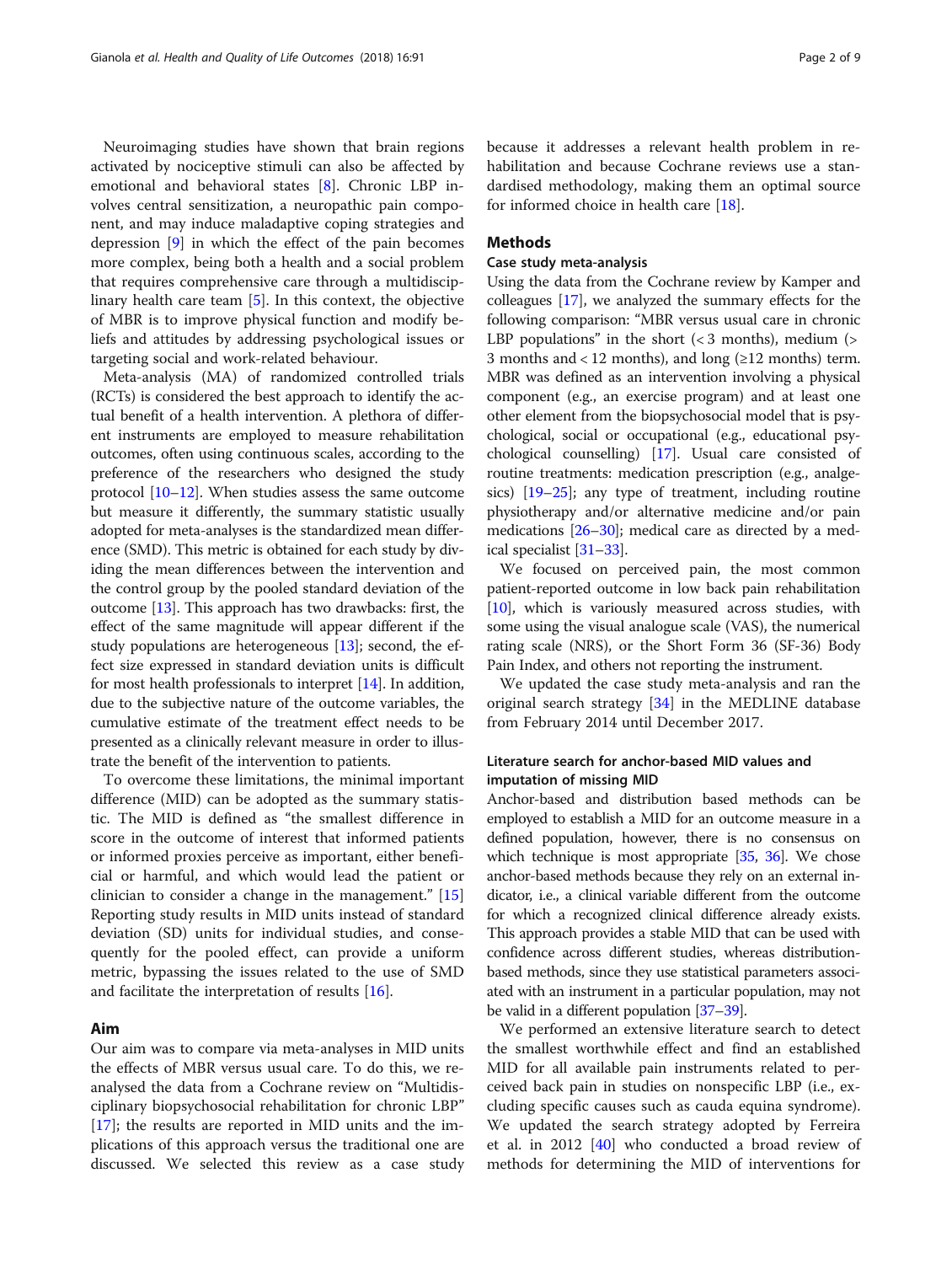LBP, which was updated up to May 2011 (Appendix 1). Using the same terms, we searched three electronic databases MEDLINE, Cumulative Index to Nursing and Allied Health Literature (CINAHL), and Embase from May 2011 to December 2015.

However, since clinical relevance depends on the instrument used and the trials used several different instruments, we had to deal with multiple pain instruments and their MIDs. Also, we found that not all the instruments have an established anchor-based MID. One option to address this problem in our case study meta-analysis [[17](#page-7-0)] could have been to exclude them from the MA and pool only the RCTs that reported an instrument with an established anchor-based MID. However, because this would have limited the power of the MA and potentially introduced a selection bias, we adopted the distribution-based method proposed by Johnston [[41](#page-7-0)] to obtain a sensible MID for the instruments for which an anchor-based MID was unavailable. The same approach was used for studies not reporting the pain measurement tool.

#### Data extraction and statistical analysis

Two authors, both experienced in systematic review methodology, independently re-extracted the data (i.e., mean difference and standard deviation) from the primary studies for each comparison and abstracted the pain measurement instrument (e.g., VAS) from the studies included in the previous Cochrane review [[17\]](#page-7-0). We performed the metaanalyses in MID units and also in SMD for comparison. All effect sizes are reported with their corresponding 95% confidence interval (CI). The mean difference was calculated as control minus treatment in all meta-analyses, i.e., a positive MID or SMD favors MBR over usual care.

To obtain a valid MID for the instruments lacking an anchor-based one, we first calculated the standard deviation ratio (SDR) of the studies with an anchor-based MID, i.e., the anchor-based MID of the instrument divided by the baseline standard deviation for the control group or, if not reported, the standard deviation at the end-of-treatment for the same group [[16](#page-7-0)]. For each study that used an instrument without an anchor-based MID, we multiplied the SD (baseline or the end-oftreatment) by the median SDR of the studies with an anchor-based MID [[16\]](#page-7-0).

Next, we calculated MID units as the mean difference of individual studies divided by the MID established for the *j* instrument used in the trial and then pooled them. According to Johnstone, results expressed in MID units can be interpreted as follows: if the overall effect size is greater than 1, many patients are likely to gain clinically important benefits from the treatment; if it lies between 0.5 and 1.0, an appreciable number will benefit; and if it falls below 0.5 MID units, few may achieve important benefits [[16](#page-7-0)].

The use of MID units makes it easier for clinicians to understand the effects of an intervention since they are more confident with clinical scales, such as the NRS, than with non-clinical measures such as SMD. In fact, a pooled estimate expressed in MID units can be easily converted between scales by multiplying it by the established MID of a given instrument. For example, the established MID for NRS is 2 points. By multiplying the pooled estimate in MID units by 2 points, we obtain the effect size in NRS units. All analyses were performed using R software [\[42\]](#page-7-0).

# Results

## Selection of the MID for each instrument

We found 22 studies reporting an anchor-based MID for pain measurement instruments in musculoskeletal back pain (Additional file [1:](#page-6-0) Table S1): 14 used a NRS, 5 used a VAS, and one study each used the Pain Self-Efficacy Questionnaire (PSEQ), the Patient-Specific Functional Scale (PSFS), and the 11-Face Faces Pain Scale [\[17](#page-7-0)].

For the studies that reported an anchor-based MID for VAS and NRS, we used the minimal important change values proposed by Ostelo et al. [[43\]](#page-7-0) because they were expressed by a consensus expert panel and because they were consistent with the MID values retrieved in all the other studies found. Accordingly, we assumed an anchor-based MID of 15 for VAS and of 2 for NRS. The MIDs for the other instruments were not employed, since they were not used in the trials in our case study meta-analysis. We found no study that reported an anchor-based MID for the remaining instruments (i.e., SF-36 Body Pain Index) in low back pain.

#### Descriptive characteristics

The mean change in pain from baseline in the MBR and the usual care groups at short-, medium-, and long-term follow-up are reported in Additional file [2:](#page-6-0) Table S2. Nine studies were reported on short-term follow-up after MBR versus usual care for reduction of back pain, 6 on medium-term, and 7 on long-term (Table 1).

Overall, the three case study meta-analyses included 13 trials. Ten RCTs employed two widely used disease-specific pain instruments: the NRS and VAS. Both instruments have demonstrated their validity and responsiveness in various settings [\[44](#page-7-0)]. Another valid pain instrument [[45](#page-7-0)] reported in two trials [\[20,](#page-7-0) [21\]](#page-7-0) was the SF-36 Body Pain Index. One

Table 1 Pain measurement instruments and follow-up period

| Tool                  | Short term<br>$(n = 9)$ | Medium term<br>$(n=6)$ | Long term<br>$(n=7)$ |
|-----------------------|-------------------------|------------------------|----------------------|
| <b>NRS</b>            |                         |                        |                      |
| VAS                   |                         |                        |                      |
| SF-36 Body Pain Index | $\mathcal{L}$           |                        |                      |
| Not reported          |                         |                        |                      |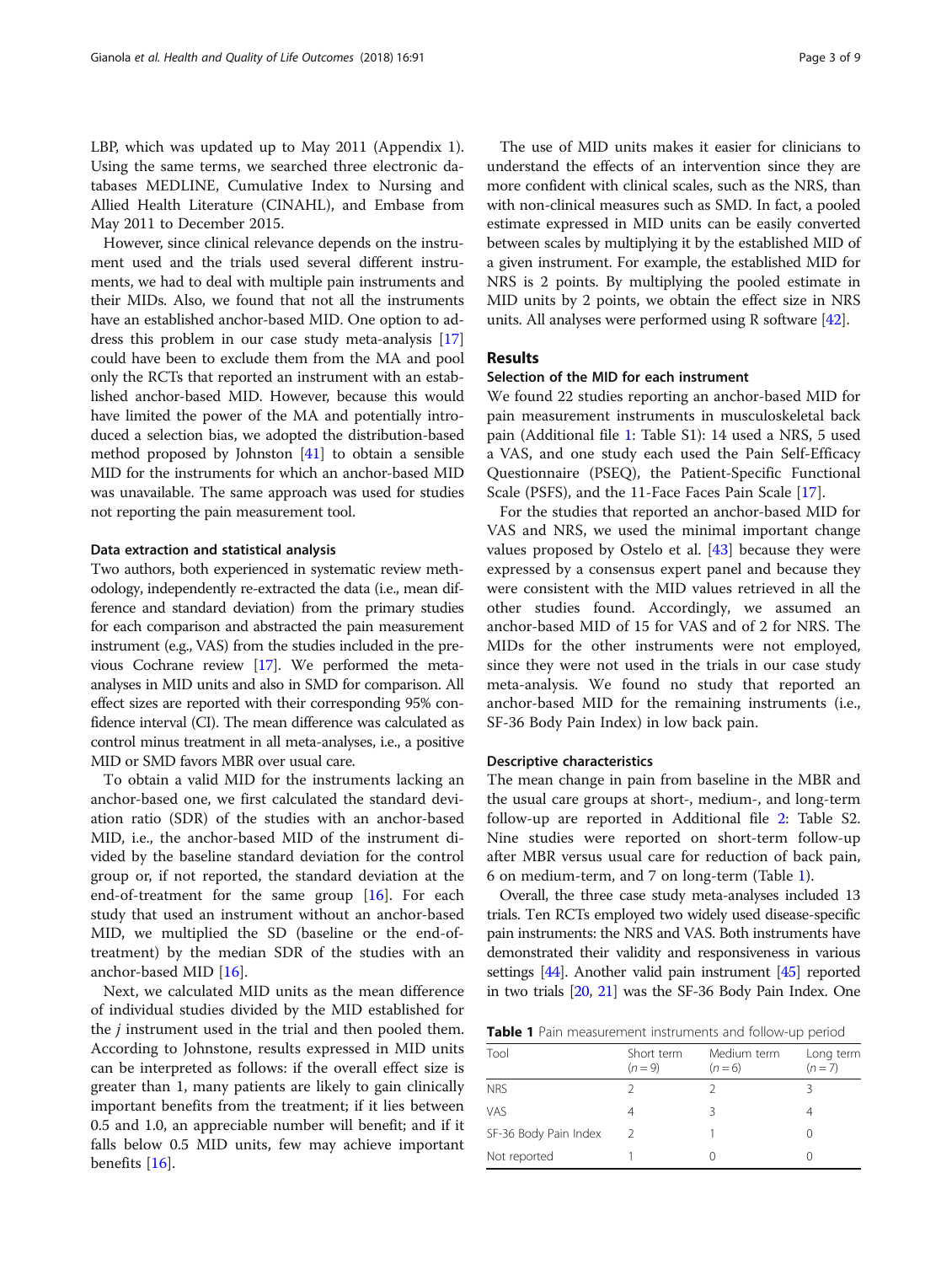trial did not report the instrument employed [\[19\]](#page-7-0). We refer the reader to the published Cochrane review for details on the descriptive characteristics of the trials [\[17](#page-7-0)].

# Imputation of the MID for instruments without an anchor-based MID

The distribution of the SDR for each instrument with an anchor-based MID is presented in Table 2. In the metaanalysis of the short-term period, the overall median SDR was 0.83, which we used to calculate the distributionbased MIDs for the three studies that used an instrument without an established MID. The imputed MID was: 24.8 for Tavafian 2008 [\[21\]](#page-7-0) (using SF-36 Body Pain Index, range 0–100); 19.5 for Tavafian 2011 [[20](#page-7-0)] (SF-36 Body Pain Index); 2.6 for Moix 2003 [[19\]](#page-7-0) (no scale reported). In the medium-term comparison, the overall median SDR was 0.79. The imputed MID was 20.4 for Tavafian 2011 [[20](#page-7-0)] (SF-36 Body Pain Index). All studies had an established MID in the long-term comparison.

# Results of meta-analyses in MID units and comparison with results from pooling SMD

Consistent with the Cochrane review [[17\]](#page-7-0), after pooling the SMDs we found a statistically significant effect in favour of MBR over usual care for pain relief in all comparisons. For the meta-analyses in MID units, the pooled estimate of the effect was 0.75 MID units (95% confidence interval [CI]  $0.27-1.24$ ;  $I^2$  88.7, 95% CI 72.8-97.3, Fig. [1\)](#page-4-0) for the short-term comparison; 0.86 MID units  $(95\% \text{ CI } 1.33-0.39; \text{ I}^2 \text{ 83.7}, 95\% \text{ CI } 52.7-97.8, \text{ Fig. 2} \text{ for }$  $(95\% \text{ CI } 1.33-0.39; \text{ I}^2 \text{ 83.7}, 95\% \text{ CI } 52.7-97.8, \text{ Fig. 2} \text{ for }$  $(95\% \text{ CI } 1.33-0.39; \text{ I}^2 \text{ 83.7}, 95\% \text{ CI } 52.7-97.8, \text{ Fig. 2} \text{ for }$ the medium-term comparison; and 0.27 MID units (95% CI 0.07–0.48;  $I^2$  2[3](#page-5-0).2, 95% CI 0–79.2, Fig. 3) for the long-term comparison. Given that the anchor-based established MID for NRS is 2, this finding translates into an improvement of 1.50, 1.72, and 0.54 points, respectively, on the NRS ten points scale.

**Table 2** Distribution of SDR for each instrument with an anchor-based MID

| MBT vs Usual Care                                      | Median SDR | Minimum SDR | Maximum SDR |
|--------------------------------------------------------|------------|-------------|-------------|
| Short-term (studies with established MID, $n = 6/9$ )  |            |             |             |
| NRS $(n=2)$                                            | 1.256      | 1.053       | 1.460       |
| VAS 0-10 cm $(n=4)$                                    | 0.698      | 0.638       | 0.938       |
| Overall $(n = 6)$                                      | 0.826      | 0.638       | 1.460       |
| Medium-term (studies with established MID, $n = 5/6$ ) |            |             |             |
| NRS $(n=2)$                                            | 0.931      | 0.909       | 0.952       |
| VAS 0-10 cm $(n=3)$                                    | 0.682      | 0.622       | 0.789       |
| Overall $(n = 5)$                                      | 0.789      | 0.622       | 0.952       |
| Long-term (studies with established MID, $n = 7/7$ )   |            |             |             |
| NRS $(n=3)$                                            | 0.909      | 0.769       | 0.952       |
| VAS 0-10 cm $(n=4)$                                    | 0.732      | 0.560       | 1.071       |
| Overall $(n = 7)$                                      | 0.769      | 0.560       | 1.071       |

Comparison of the meta-analyses in SMD and MID units (Table [3\)](#page-5-0) shows that the results are consistent across the two units of measurement: the overall estimates are statistically significant, irrespective of the approach used. From a strictly statistical point of view, we can conclude that MBR is superior to usual care at all follow-up times. All point estimates in MID units are  $< 1$ , however, i.e., the average change from baseline to the end of follow-up is smaller than the MID (Fig. [4\)](#page-6-0). Also, the pooled estimates need to be carefully interpreted in light of the substantial statistical heterogeneity using the  $I<sup>2</sup>$  statistics in the metaanalyses of the short- and medium-term.

# **Discussion**

We noted a limited advantage of MBR versus usual care at all follow-up times when the results of the meta-analyses were expressed in MID units. Though there was a statistically significant difference in pain relief between the two treatments, all point estimates were smaller than 1 MID, which is, by definition, the clinical sizeable benefit. Metaanalyses almost always give nominally statistically significant results at  $p < 0.05$  for the difference between two treatments. This is not relevant for health care professionals, however, if the effect size is not large enough to have a practical impact on patients. Reporting MID units assumes a patient-centred perspective: treatment with a MID above 1 is expected to have important benefits for the majority of patients but for very few if below 0.5 [[46](#page-7-0)]. Accordingly, comparison of MBR versus usual care for short-and medium-term relief of back pain shows that there is a real but clinically modest difference (slightly lower than 1 MID) in favour of MBR. In the long-term comparison, the benefit, albeit statistically significant, is not clinically relevant, on average, as the pooled estimated is less than one-third of 1 MID.

A systematic review published in 2007 [\[47\]](#page-7-0) reported no effectiveness of MBR versus usual care for pain (only one of the 7 studies reported a positive effect). In contrast, the 2014 Cochrane review that we selected as case study showed that MBR, when analyzed in SMD, significantly reduced back pain in the long-term. However, the small effect and the moderate quality of evidence rated with the GRADE system led the authors to conclude that the superiority of MBR *may* be clinically relevant, a conclusion also remarked on in a recent update [\[34](#page-7-0)]. In our study we better quantified the clinical relevance by using the MID as a benchmark for drawing conclusions. This could be particularly relevant in the context of clinical recommendations.

According to GRADE guidelines [\[48](#page-7-0)], when evaluating imprecision, the authors of systematic reviews should consider whether the CIs of the effect size include appreciable benefit or harm  $[49]$  $[49]$  $[49]$ . Reporting meta-analyses in MID units can help readers and stakeholders judge at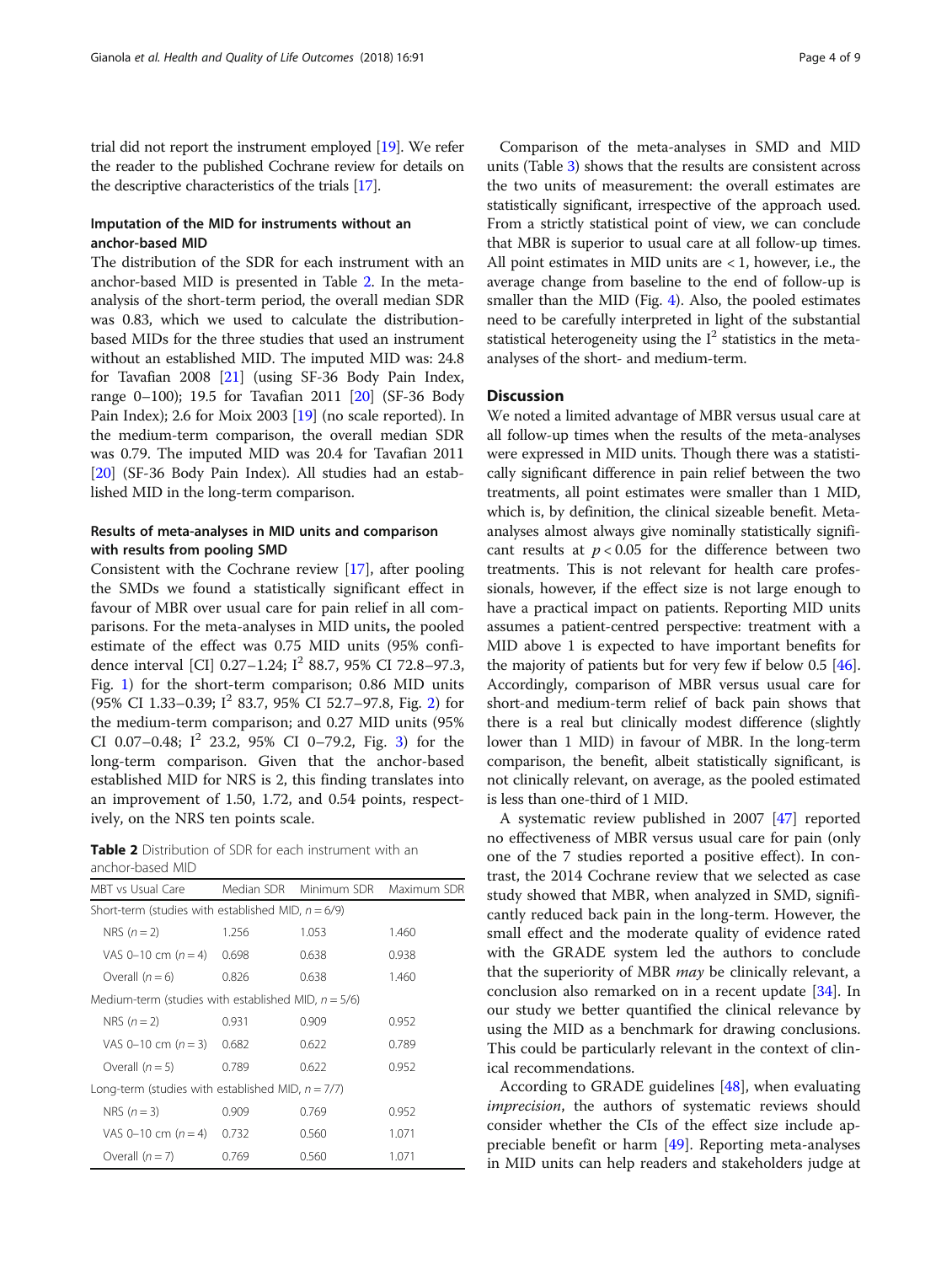<span id="page-4-0"></span>

a glance the precision of the overall effect in terms of clinical relevance and the amount of benefit or harm against a clear anchor point. Furthermore, optimal information size can be directly related to both clinical and statistical significance. Drawing conclusions from metaanalyses based only on statistical significance may be misleading, however, especially if associated with a high prevalence of small studies and poor reporting, as is typical of the rehabilitation literature [[10,](#page-7-0) [50](#page-7-0)]. There is a need to move beyond the p-value cliché and to focus on

the magnitude of benefit since interventions of limited value sap valuable time and resources from other interventions that might have more substantial effects.

The goal of MBR is to teach individuals to cope with their pain. In doing so, the aim is to modify deeplyrooted attitudes and beliefs, as they may contribute to prolonging back pain by activating physical and emotional "triggers" [\[51\]](#page-8-0). It is expected that interventions will produce clinical relevant benefits in both the shortand long-term. We found no evidence of clinically

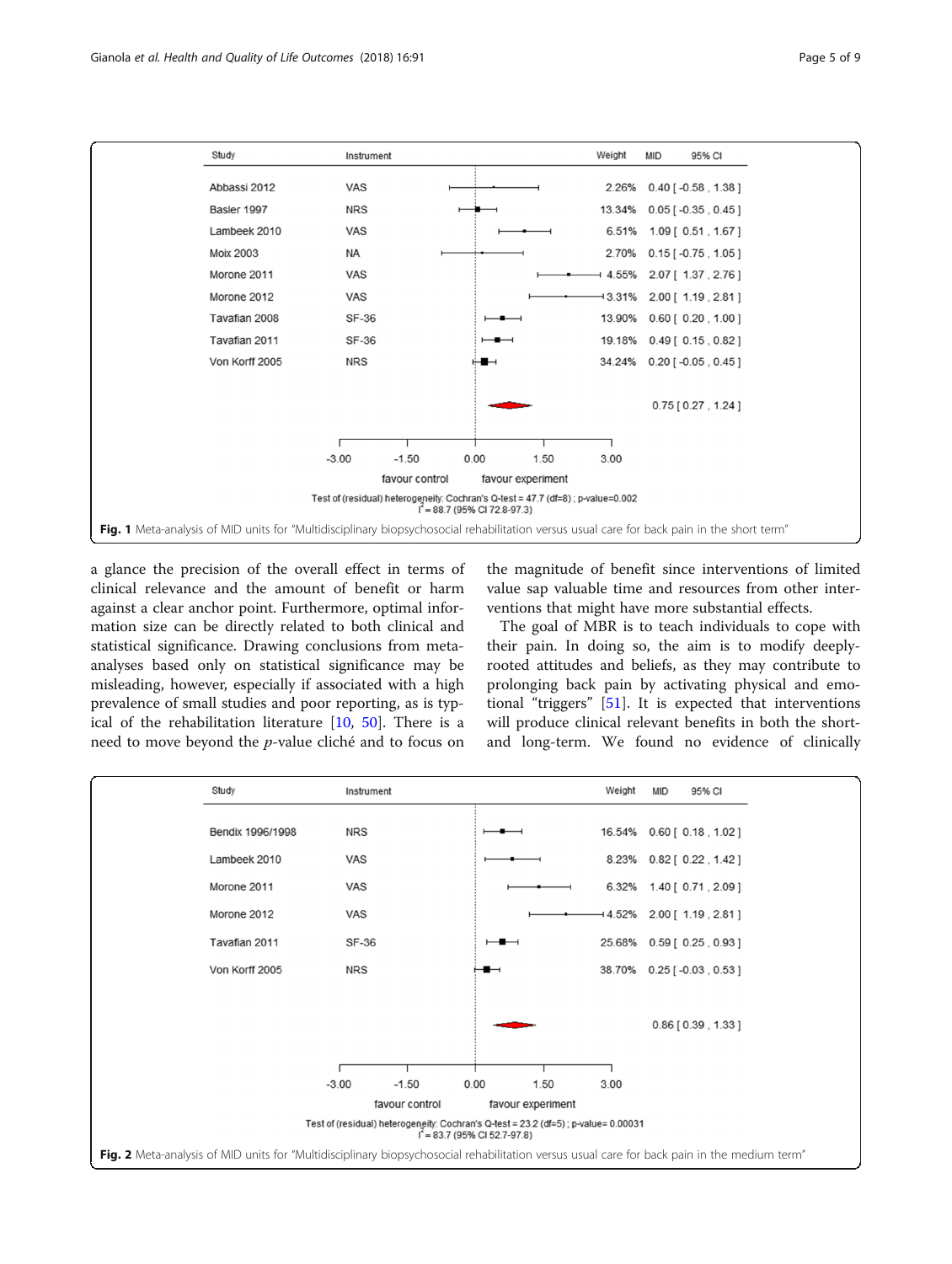<span id="page-5-0"></span>

relevant long-term results. One possible explication is that, after the acute phase, when the specialist sees the patient, measures baseline pain, and starts the therapy, pain may decrease over time regardless of treatment. This makes potential long-term effects smaller and more difficult to detect [\[52](#page-8-0)].

We showed that, in a clinically meaningful summary estimate such as the MID, the results of a meta-analysis can be interpreted differently by clinicians and patients. The main finding of our study has possible implications for recommending MBR. Multidisciplinary biopsychological rehabilitation is endorsed in the ACP/APS [[53](#page-8-0)] in the National Disease Management [[54\]](#page-8-0) and the 2016 NICE draft guidelines [[55\]](#page-8-0). Based on our results, and given the potentially high cost of MBR, these indications need to be re-considered.

The MID unit approach has some limitations in particular instances. First, the use of MID units requires that previous studies have reported an estimate of the MID (possibly an anchor-based MID) from several trials. Currently, few instruments that assess an outcome have an established MID: one study including a large cohort of trials ( $n = 185$ ) on LBP rehabilitation found 70 different pain measurement instruments [\[10](#page-7-0)]. In contrast, we

Table 3 Meta-analyses in SMD and MID units for each follow-up period

| MBR vs. Usual Care | SMD (95% CI)        | MID units (95% CI)  |  |  |
|--------------------|---------------------|---------------------|--|--|
| Short-term         | $0.56(0.28 - 0.83)$ | $0.75(0.27 - 1.24)$ |  |  |
| Medium-term        | $0.60(0.34 - 0.87)$ | $0.86(0.39 - 1.33)$ |  |  |
| Long-term          | $0.21(0.04 - 0.27)$ | $0.27(0.07 - 0.48)$ |  |  |

found only 5 instruments that had an anchor-based MID. Second, the MID is informative only about the comparison of a treatment versus a control (i.e., usual care or placebo). If we compare two different treatments, the MID value needs to be modified to account for the effect of the control treatment. For example, in the comparison of MBR versus pharmacological treatment, we should not apply the same MID that we used against usual care because the latter will already have a sizeable effect on pain relief and a smaller additional increase could be interpreted as clinically relevant. In addition, in these meta-analyses, and regardless of the unit of analysis, usual care is not the same for all studies. Also, we used a MID that does not distinguish between chronic and acute pain [\[43\]](#page-7-0). Finally, meta-analyses reported in MID units are vulnerable to unexperienced, oversimplified interpretation unless we keep in mind that when we define a MID, we choose a single value while, in reality, the MID is subjective, i.e., the clinical relevance of a change in outcome may be perceived differently from patient to patient.

# Conclusions

Chronic low back pain carries a poor prognosis. In such patients, a multidisciplinary rehabilitation program is believed to improve long-term pain. Performing and reporting meta-analyses in MID units proved to be useful for enhancing clinical interpretability of the results. By applying this method we were able to show a difference in the interpretation and conclusion of metaanalysis reported in SMD units: MBR has a clinically modest advantage over usual care only in the short-and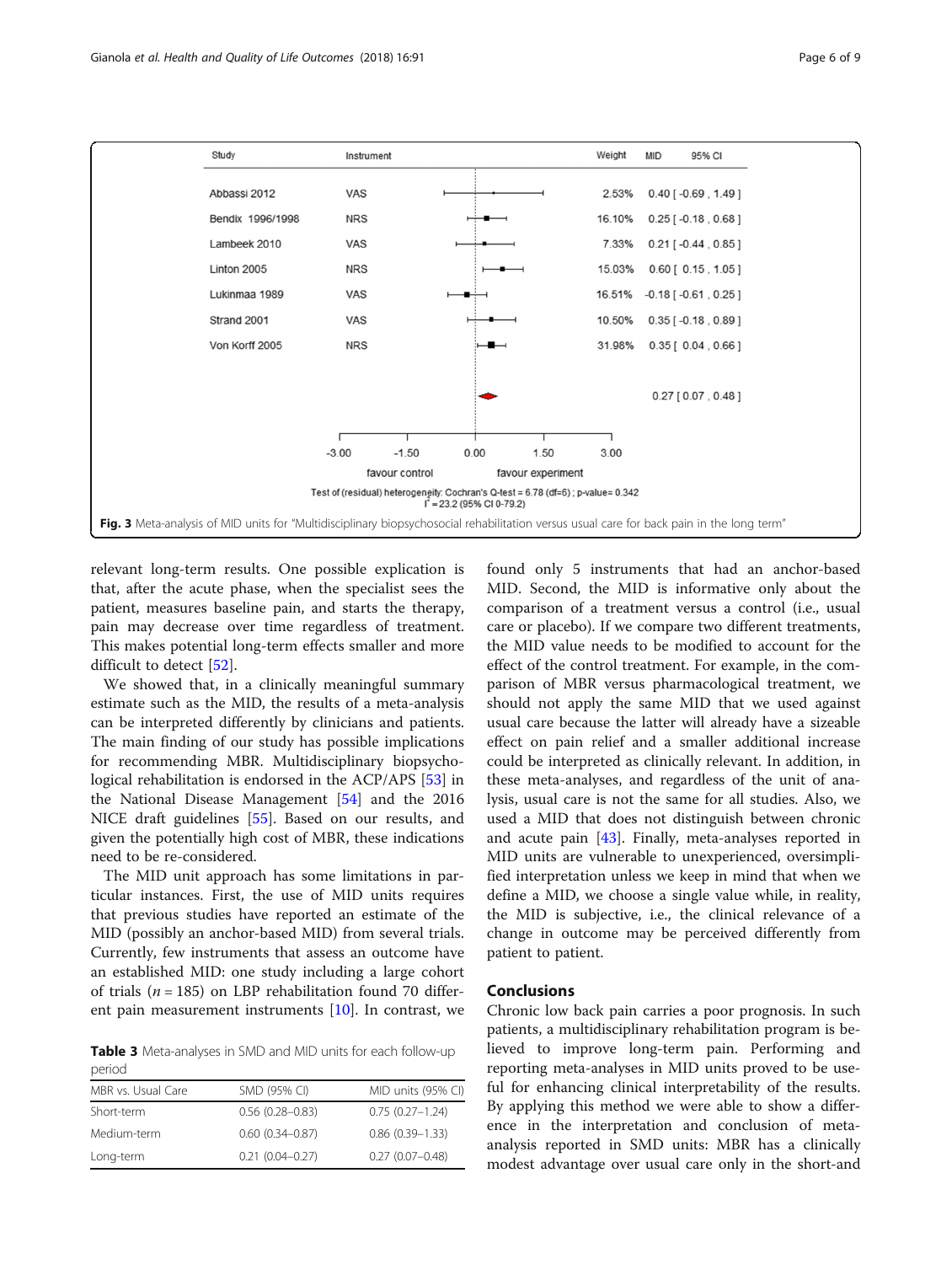<span id="page-6-0"></span>

medium-term follow-up. Its advantage over usual care, although statistically significant, is not clinically relevant in the long-term.

# Appendix 1

MEDLINE search strategy for established MIDs.

(clinical importan\* OR worthwhile change\* OR important difference OR minimal clinically significant OR clinically important difference OR clinically significant difference OR clinical significance OR clinical effect\* OR treatment effect\* OR minimal differen\* OR minim\* clinically important difference OR responsive\* OR "smallest detectable change" OR "minimal detectable change" OR "minimal important change" OR minim\*clinical\* important change OR minim\* important difference OR patient expectation OR patient preference OR clinical relevance OR patient perspective OR minim\* change\* OR sensitivity to change OR standardized response mean) AND ("low back pain" OR "back pain" OR "spinal pain")

# Additional files

[Additional file 1:](https://doi.org/10.1186/s12955-018-0924-9) Table S1. Anchor-based MID for pain measurement instruments in musculoskeletal back pain. (DOCX 49 kb)

[Additional file 2:](https://doi.org/10.1186/s12955-018-0924-9) Table S2. Mean change in pain from baseline in the MBR and the usual care groups. (DOCX 40 kb)

#### Abbreviations

CI: Confidence intervals; LBP: Low back pain; MA: Meta-analysis; MBR: Multidisciplinary biopsychosocial rehabilitation; MID: Minimal important difference; NRS: Numerical rating scale; RCT: Randomized controlled trials; SD: Standard deviation; SDR: Standard deviation ratio; SMD: Standardized mean difference; VAS: Visual analogue scale

#### Funding

The work was supported by the Italian Ministry of Health (L3017) and by Italian Ministry of Health (Giovani Ricercatori GR-2011-02348048). The funding sources had no controlling role in the study design, data collection, analysis, interpretation, or report writing.

## Availability of data and materials

All data generated or analysed during this study are included in this published article [and its Additional files].

#### Authors' contributions

SG, LM conceived the original idea for the research. SG, AA conducted the design study and planned the methods. SG, GC extracted data. SG, AA analysed the data and prepared the results. All authors commented on results. SG, AA drafted the manuscript. All the authors had access to the data and analysis, revised manuscript for intellectual content and approved the final version. LM, MGV are joint guarantors for this study.

#### Ethics approval and consent to participate

Not applicable.

#### Competing interests

The authors declare that they have no competing interests.

#### Publisher's Note

Springer Nature remains neutral with regard to jurisdictional claims in published maps and institutional affiliations.

#### Author details

<sup>1</sup>Clinical Epidemiology Unit, I.R.C.C.S. Orthopedic Institute Galeazzi, via R Galeazzi 4, Milan, Italy. <sup>2</sup> Center of Biostatistics for Clinical Epidemiology School of Medicine and Surgery, University of Milano-Bicocca, Monza, Italy. <sup>3</sup>Department of Biomedical Sciences for Health, University of Milan, Milan Italy.

## Received: 28 July 2017 Accepted: 6 May 2018 Published online: 15 May 2018

#### References

- 1. Hoy D, Bain C, Williams G, March L, Brooks P, Blyth F, Woolf A, Vos T, Buchbinder R. A systematic review of the global prevalence of low back pain. Arthritis Rheum. 2012;64:2028–37.
- 2. van Tulder MW, Koes BW, Bouter LM. A cost-of-illness study of back pain in the Netherlands. Pain. 1995;62:233–40.
- Costa Lda C, Maher CG, McAuley JH, Hancock MJ, Herbert RD, Refshauge KM, Henschke N. Prognosis for patients with chronic low back pain: inception cohort study. BMJ. 2009;339:b3829.
- 4. Koes BW, van Tulder M, Lin CW, Macedo LG, McAuley J, Maher C. An updated overview of clinical guidelines for the management of non-specific low back pain in primary care. Eur Spine J. 2010;19:2075–94.
- 5. Maher C, Underwood M, Buchbinder R. Non-specific low back pain. Lancet. 2016;
- 6. Lee J, Gupta S, Price C, Baranowski AP. Low back and radicular pain: a pathway for care developed by the British pain society. Br J Anaesth. 2013;111:112–20.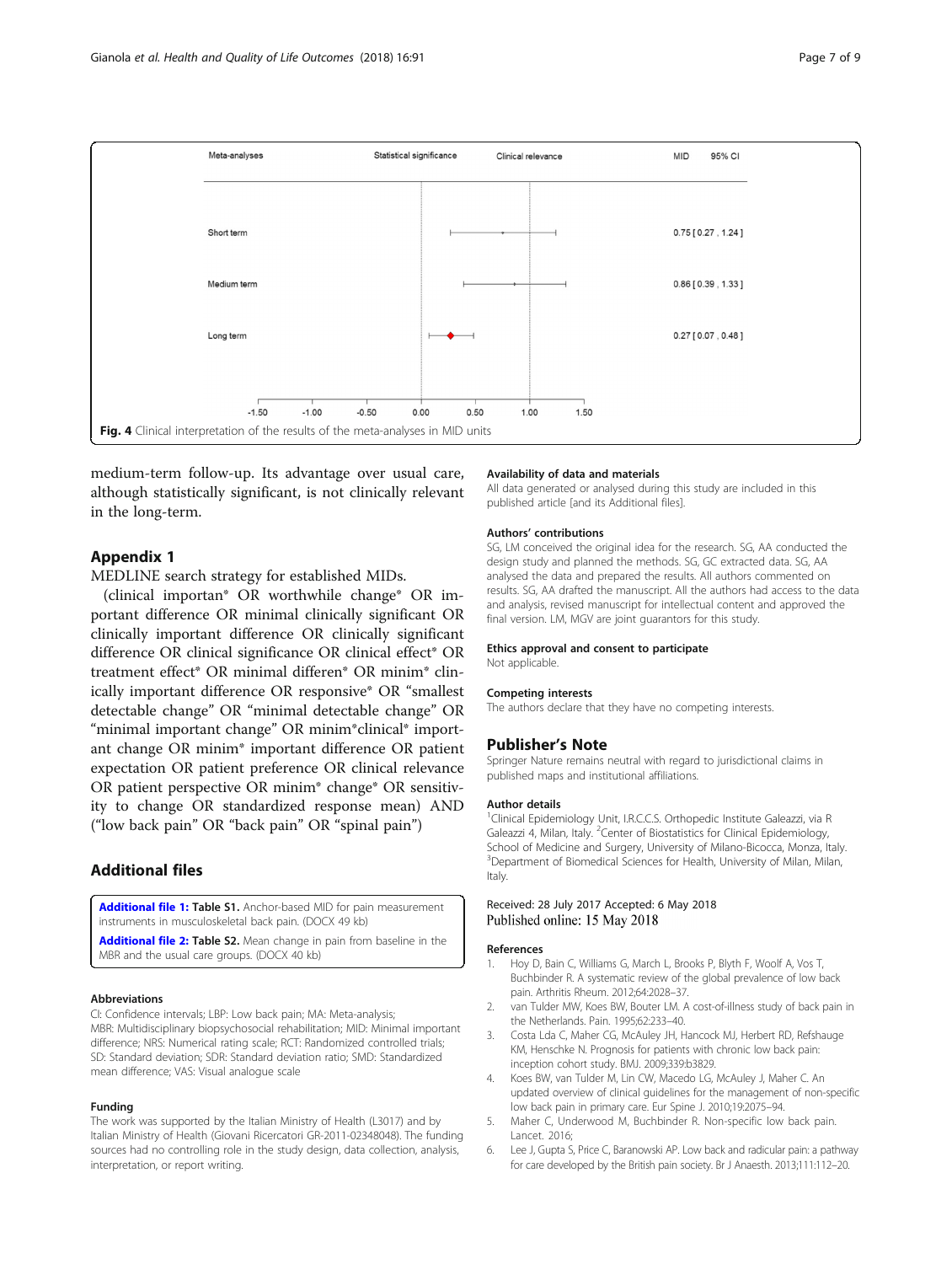- <span id="page-7-0"></span>7. Waddell G. The back pain revolution, vol. 1. 2nd ed. London: Churchill Livingston; 2004.
- 8. Baliki MN, Apkarian AV. Nociception, pain, negative moods, and behavior selection. Neuron. 2015;87:474–91.
- 9. Pergolizzi JV Jr, Raffa RB, Fleischer C, Zampogna G, Taylor R Jr. Management of moderate to severe chronic low back pain with buprenorphine buccal film using novel bioerodible mucoadhesive technology. J Pain Res. 2016;9:909–16.
- 10. Gianola S, Frigerio P, Agostini M, Bolotta R, Castellini G, Corbetta D, Gasparini M, Gozzer P, Guariento E, Li LC, Pecoraro V, Sirtori V, Turolla A, Andreano A, Moja L. Completeness of Outcomes Description Reported in Low Back Pain Rehabilitation Interventions: A Survey of 185 Randomized Trials. Physiother Can. 2016;68(3):267–74.
- 11. Chapman JR, Norvell DC, Hermsmeyer JT, Bransford RJ, DeVine J, McGirt MJ, Lee MJ. Evaluating common outcomes for measuring treatment success for chronic low back pain. Spine (Phila Pa 1976). 2011;36:S54–68.
- 12. Deyo RA, Battie M, Beurskens AJ, Bombardier C, Croft P, Koes B, Malmivaara A, Roland M, Von Korff M, Waddell G. Outcome measures for low back pain research. A proposal for standardized use. Spine (Phila Pa 1976). 1998;23:2003–13.
- 13. Deeks JJ, Higgins JPT, Altman DG (editors). Chapter 9: Analysing data and undertaking meta-analyses. In: Higgins JPT, Green S (editors). Cochrane Handbook for Systematic Reviews of Interventions. Chichester: Wiley; 2008.
- 14. Schunemann HJ, Oxman AD, Vist GE, Higgins JPT, Deeks JJ, Glasziou P, Guyatt GH. Chapter 12: Interpreting results and drawing conclusions. In: Higgins JPT, Green S (editors), Cochrane Handbook for Systematic Reviews of Interventions. Chichester: Wiley; 2008.
- 15. Schunemann HJ, Puhan M, Goldstein R, Jaeschke R, Guyatt GH. Measurement properties and interpretability of the chronic respiratory disease questionnaire (CRQ). COPD. 2005;2:81–9.
- 16. Johnston BC, Thorlund K, Schunemann HJ, Xie F, Murad MH, Montori VM, Guyatt GH. Improving the interpretation of quality of life evidence in metaanalyses: the application of minimal important difference units. Health Qual Life Outcomes. 2010;8:116.
- 17. Kamper SJ, Apeldoorn AT, Chiarotto A, Smeets RJ, Ostelo RW, Guzman J, van Tulder MW. Multidisciplinary biopsychosocial rehabilitation for chronic low back pain. Cochrane Database Syst Rev. 2014;9:CD000963.
- 18. Cates CJ, Stovold E, Emma JW. How to make sense of a Cochrane systematic review. Breathe. 2014;10:134–44.
- 19. Moix J, Canellas M, Osorio C, Bel X, Girvent F, Martos A. Efficacy of an interdisciplinary educational program in patients with chronic back pain. Dolor. 2003;18:149–57.
- 20. Tavafian SS, Jamshidi AR, Mohammad K. Treatment of chronic low back pain: a randomized clinical trial comparing multidisciplinary group-based rehabilitation program and oral drug treatment with oral drug treatment alone. Clin J Pain. 2011;27:811–8.
- 21. Tavafian SS, Jamshidi AR, Montazeri A. A randomized study of back school in women with chronic low back pain: quality of life at three, six, and twelve months follow-up. Spine (Phila Pa 1976). 2008;33:1617–21.
- 22. Morone G, Iosa M, Paolucci T, Fusco A, Alcuri R, Spadini E, Saraceni VM, Paolucci S. Efficacy of perceptive rehabilitation in the treatment of chronic nonspecific low back pain through a new tool: a randomized clinical study. Clin Rehabil. 2012;26:339–50.
- 23. Morone G, Paolucci T, Alcuri MR, Vulpiani MC, Matano A, Bureca I, Paolucci S, Saraceni VM. Quality of life improved by multidisciplinary back school program in patients with chronic non-specific low back pain: a single blind randomized controlled trial. Eur J Phys Rehabil Med. 2011;47:533–41.
- 24. Abbasi M, Dehghani M, Keefe FJ, Jafari H, Behtash H, Shams J. Spouseassisted training in pain coping skills and the outcome of multidisciplinary pain management for chronic low back pain treatment: a 1-year randomized controlled trial. Eur J Pain. 2012;16:1033–43.
- 25. Von Korff M, Balderson BH, Saunders K, Miglioretti DL, Lin EH, Berry S, Moore JE, Turner JA. A trial of an activating intervention for chronic back pain in primary care and physical therapy settings. Pain. 2005;113:323–30.
- 26. Linton SJ, Boersma K, Jansson M, Svard L, Botvalde M. The effects of cognitive-behavioral and physical therapy preventive interventions on painrelated sick leave: a randomized controlled trial. Clin J Pain. 2005;21:109–19.
- 27. Basler HD, Jakle C, Kroner-Herwig B. Incorporation of cognitive-behavioral treatment into the medical care of chronic low back patients: a controlled randomized study in German pain treatment centers. Patient Educ Couns. 1997;31:113–24.
- 28. Strand LI, Ljunggren AE, Haldorsen EM, Espehaug B. The impact of physical function and pain on work status at 1-year follow-up in patients with back pain. Spine (Phila Pa 1976). 2001;26:800–8.
- 29. Bendix AE, Bendix T, Haestrup C, Busch E. A prospective, randomized 5-year follow-up study of functional restoration in chronic low back pain patients. Eur Spine J. 1998;7:111–9.
- 30. Bendix AF, Bendix T, Vaegter K, Lund C, Frolund L, Holm L. Multidisciplinary intensive treatment for chronic low back pain: a randomized, prospective study. Cleve Clin J Med. 1996;63:62–9.
- 31. Lambeek LC, Bosmans JE, Van Royen BJ, Van Tulder MW, Van Mechelen W, Anema JR. Effect of integrated care for sick listed patients with chronic low back pain: economic evaluation alongside a randomised controlled trial. BMJ. 2010;341:c6414.
- 32. Lambeek LC, van Mechelen W, Knol DL, Loisel P, Anema JR. Randomised controlled trial of integrated care to reduce disability from chronic low back pain in working and private life. BMJ. 2010;340:c1035.
- 33. Lukinmaa A. Low back pain as a biopsychosocial problem. A controlled clinical trial and a costeffectiveness analysis[Finnish]. Kansanelakelaitoksen Julkaisuja. 1989:ML:1–90.
- 34. Kamper SJ, Apeldoorn AT, Chiarotto A, Smeets RJ, Ostelo RW, Guzman J, van Tulder MW. Multidisciplinary biopsychosocial rehabilitation for chronic low back pain: Cochrane systematic review and meta-analysis. BMJ. 2015;350:h444.
- 35. Ostelo RW, de Vet HC. Clinically important outcomes in low back pain. Best Pract Res Clin Rheumatol. 2005;19:593–607.
- 36. van der Roer N, Ostelo RW, Bekkering GE, van Tulder MW, de Vet HC. Minimal clinically important change for pain intensity, functional status, and general health status in patients with nonspecific low back pain. Spine (Phila Pa 1976). 2006;31:578–82.
- 37. Terwee CB, Roorda LD, Dekker J, Bierma-Zeinstra SM, Peat G, Jordan KP, Croft P, de Vet HC. Mind the MIC: large variation among populations and methods. J Clin Epidemiol. 2010;63:524–34.
- 38. Turner D, Schunemann HJ, Griffith LE, Beaton DE, Griffiths AM, Critch JN, Guyatt GH. The minimal detectable change cannot reliably replace the minimal important difference. J Clin Epidemiol. 2010;63:28–36.
- 39. Crosby RD, Kolotkin RL, Williams GR. Defining clinically meaningful change in health-related quality of life. J Clin Epidemiol. 2003;56:395–407.
- 40. Ferreira ML, Herbert RD, Ferreira PH, Latimer J, Ostelo RW, Nascimento DP, Smeets RJ. A critical review of methods used to determine the smallest worthwhile effect of interventions for low back pain. J Clin Epidemiol. 2012; 65:253–61.
- 41. Johnston BC, Thorlund K, da Costa BR, Furukawa TA, Guyatt GH. New methods can extend the use of minimal important difference units in meta-analyses of continuous outcome measures. J Clin Epidemiol. 2012;65:817–26.
- 42. R Core Team. R: A language and environment for statistical computing. Vienna: R Foundation for Statistical Computing. ISBN 3-900051-07-0, 2014. <http://www.R-project.org/>.
- 43. Ostelo RW, Deyo RA, Stratford P, Waddell G, Croft P, Von Korff M, Bouter LM, de Vet HC. Interpreting change scores for pain and functional status in low back pain: towards international consensus regarding minimal important change. Spine (Phila Pa 1976). 2008;33:90–4.
- 44. Good M, Stiller C, Zauszniewski JA, Anderson GC, Stanton-Hicks M, Grass JA. Sensation and distress of pain scales: reliability, validity, and sensitivity. J Nurs Meas. 2001;9:219–38.
- 45. Ware JE Jr, Gandek B. Overview of the SF-36 health survey and the international quality of life assessment (IQOLA) project. J Clin Epidemiol. 1998;51:903–12.
- 46. Guyatt GH, Juniper EF, Walter SD, Griffith LE, Goldstein RS. Interpreting treatment effects in randomised trials. BMJ. 1998;316:690–3.
- 47. van Geen JW, Edelaar MJ, Janssen M, van Eijk JT. The long-term effect of multidisciplinary back training: a systematic review. Spine (Phila Pa 1976). 2007;32:249–55.
- 48. Guyatt GH, Oxman AD, Schunemann HJ, Tugwell P, Knottnerus A. GRADE guidelines: a new series of articles in the journal of clinical epidemiology. J Clin Epidemiol. 2011;64:380–2.
- 49. Guyatt GH, Oxman AD, Kunz R, Brozek J, Alonso-Coello P, Rind D, Devereaux PJ, Montori VM, Freyschuss B, Vist G, et al. GRADE guidelines 6. Rating the quality of evidence–imprecision. J Clin Epidemiol. 2011;64:1283–93.
- Gianola S, Gasparini M, Agostini M, Castellini G, Corbetta D, Gozzer P, Li LC, Sirtori V, Taricco M, Tetzlaff JM, et al. Survey of the reporting characteristics of systematic reviews in rehabilitation. Phys Ther. 2013;93:1456–66.